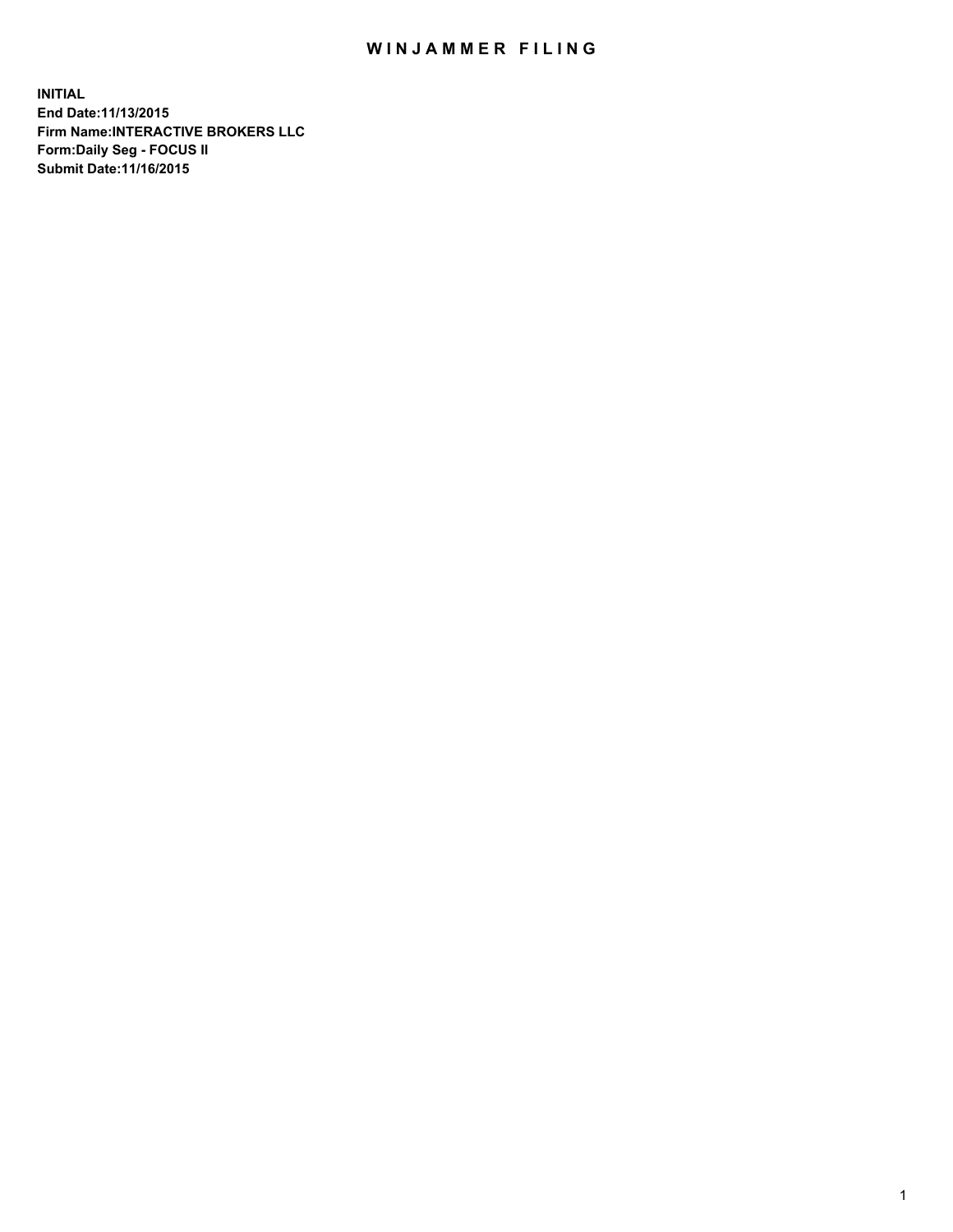## **INITIAL End Date:11/13/2015 Firm Name:INTERACTIVE BROKERS LLC Form:Daily Seg - FOCUS II Submit Date:11/16/2015 Daily Segregation - Cover Page**

| Name of Company<br><b>Contact Name</b><br><b>Contact Phone Number</b><br><b>Contact Email Address</b>                                                                                                                                                                                                                          | <b>INTERACTIVE BROKERS LLC</b><br><b>Alex Parker</b><br>203-618-7738<br>aparker@interactivebrokers.com |
|--------------------------------------------------------------------------------------------------------------------------------------------------------------------------------------------------------------------------------------------------------------------------------------------------------------------------------|--------------------------------------------------------------------------------------------------------|
| FCM's Customer Segregated Funds Residual Interest Target (choose one):<br>a. Minimum dollar amount: ; or<br>b. Minimum percentage of customer segregated funds required:% ; or<br>c. Dollar amount range between: and; or<br>d. Percentage range of customer segregated funds required between:% and%.                         | <u>0</u><br><u>155,000,000 245,000,000</u><br>00                                                       |
| FCM's Customer Secured Amount Funds Residual Interest Target (choose one):<br>a. Minimum dollar amount: ; or<br>b. Minimum percentage of customer secured funds required:%; or<br>c. Dollar amount range between: and; or<br>d. Percentage range of customer secured funds required between: % and %.                          | <u>0</u><br>80,000,000 120,000,000<br>0 <sub>0</sub>                                                   |
| FCM's Cleared Swaps Customer Collateral Residual Interest Target (choose one):<br>a. Minimum dollar amount: ; or<br>b. Minimum percentage of cleared swaps customer collateral required:% ; or<br>c. Dollar amount range between: and; or<br>d. Percentage range of cleared swaps customer collateral required between:% and%. | <u>0</u><br>0 <sub>0</sub><br><u>0 0</u>                                                               |

Attach supporting documents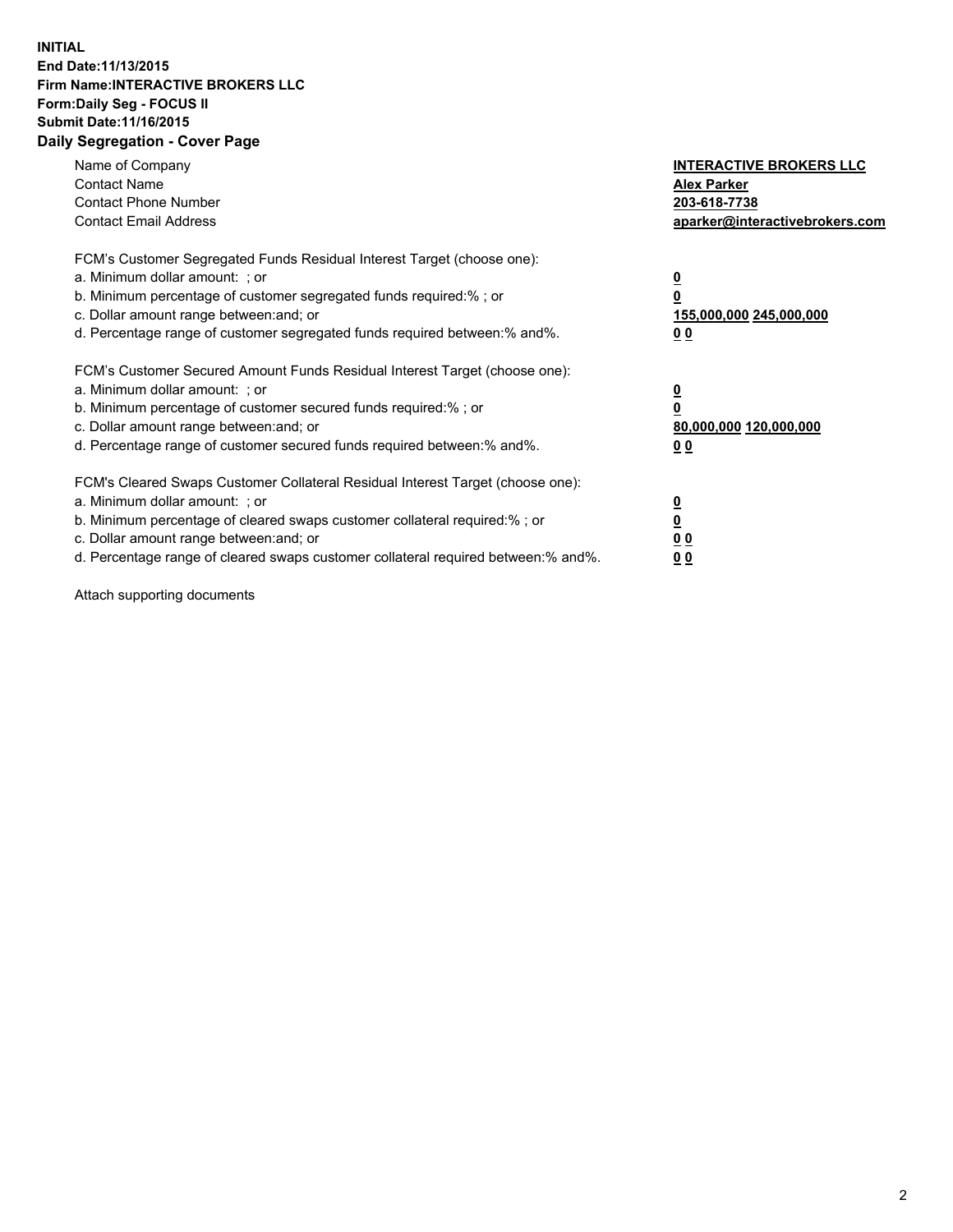## **INITIAL End Date:11/13/2015 Firm Name:INTERACTIVE BROKERS LLC Form:Daily Seg - FOCUS II Submit Date:11/16/2015 Daily Segregation - Secured Amounts**

|     | Daily Segregation - Secured Amounts                                                               |                                  |
|-----|---------------------------------------------------------------------------------------------------|----------------------------------|
|     | Foreign Futures and Foreign Options Secured Amounts                                               |                                  |
|     | Amount required to be set aside pursuant to law, rule or regulation of a foreign                  | $0$ [7305]                       |
|     | government or a rule of a self-regulatory organization authorized thereunder                      |                                  |
| 1.  | Net ledger balance - Foreign Futures and Foreign Option Trading - All Customers                   |                                  |
|     | A. Cash                                                                                           | 317, 362, 277 [7315]             |
|     | B. Securities (at market)                                                                         | $0$ [7317]                       |
| 2.  | Net unrealized profit (loss) in open futures contracts traded on a foreign board of trade         | 425,329 [7325]                   |
| 3.  | Exchange traded options                                                                           |                                  |
|     | a. Market value of open option contracts purchased on a foreign board of trade                    |                                  |
|     |                                                                                                   | <b>22,219</b> [7335]             |
|     | b. Market value of open contracts granted (sold) on a foreign board of trade                      | -18,140 [7337]                   |
| 4.  | Net equity (deficit) (add lines 1. 2. and 3.)                                                     | 317,791,685 [7345]               |
| 5.  | Account liquidating to a deficit and account with a debit balances - gross amount                 | 112,691 [7351]                   |
|     | Less: amount offset by customer owned securities                                                  | 0 [7352] 112,691 [7354]          |
| 6.  | Amount required to be set aside as the secured amount - Net Liquidating Equity                    | 317,904,376 [7355]               |
|     | Method (add lines 4 and 5)                                                                        |                                  |
| 7.  | Greater of amount required to be set aside pursuant to foreign jurisdiction (above) or line<br>6. | 317,904,376 [7360]               |
|     | FUNDS DEPOSITED IN SEPARATE REGULATION 30.7 ACCOUNTS                                              |                                  |
| 1.  | Cash in banks                                                                                     |                                  |
|     | A. Banks located in the United States                                                             |                                  |
|     |                                                                                                   | 2,100,149 [7500]                 |
| 2.  | B. Other banks qualified under Regulation 30.7<br><b>Securities</b>                               | 0 [7520] 2,100,149 [7530]        |
|     |                                                                                                   |                                  |
|     | A. In safekeeping with banks located in the United States                                         | 385, 383, 437 [7540]             |
|     | B. In safekeeping with other banks qualified under Regulation 30.7                                | 0 [7560] 385,383,437 [7570]      |
| 3.  | Equities with registered futures commission merchants                                             |                                  |
|     | A. Cash                                                                                           | $0$ [7580]                       |
|     | <b>B.</b> Securities                                                                              | $0$ [7590]                       |
|     | C. Unrealized gain (loss) on open futures contracts                                               | $0$ [7600]                       |
|     | D. Value of long option contracts                                                                 | $0$ [7610]                       |
|     | E. Value of short option contracts                                                                | 0 [7615] 0 [7620]                |
| 4.  | Amounts held by clearing organizations of foreign boards of trade                                 |                                  |
|     | A. Cash                                                                                           | $0$ [7640]                       |
|     | <b>B.</b> Securities                                                                              | $0$ [7650]                       |
|     | C. Amount due to (from) clearing organization - daily variation                                   | $0$ [7660]                       |
|     | D. Value of long option contracts                                                                 | $0$ [7670]                       |
|     | E. Value of short option contracts                                                                | 0 [7675] 0 [7680]                |
| 5.  | Amounts held by members of foreign boards of trade                                                |                                  |
|     | A. Cash                                                                                           | 59,146,292 [7700]                |
|     | <b>B.</b> Securities                                                                              | $0$ [7710]                       |
|     | C. Unrealized gain (loss) on open futures contracts                                               | 2,694,156 [7720]                 |
|     | D. Value of long option contracts                                                                 | 22,227 [7730]                    |
|     | E. Value of short option contracts                                                                | -18,140 [7735] 61,844,535 [7740] |
| 6.  | Amounts with other depositories designated by a foreign board of trade                            | 0 [7760]                         |
| 7.  | Segregated funds on hand                                                                          | $0$ [7765]                       |
| 8.  | Total funds in separate section 30.7 accounts                                                     | 449,328,121 [7770]               |
| 9.  | Excess (deficiency) Set Aside for Secured Amount (subtract line 7 Secured Statement               | 131,423,745 [7380]               |
|     | Page 1 from Line 8)                                                                               |                                  |
| 10. | Management Target Amount for Excess funds in separate section 30.7 accounts                       | 80,000,000 [7780]                |
| 11. | Excess (deficiency) funds in separate 30.7 accounts over (under) Management Target                | 51,423,745 [7785]                |
|     |                                                                                                   |                                  |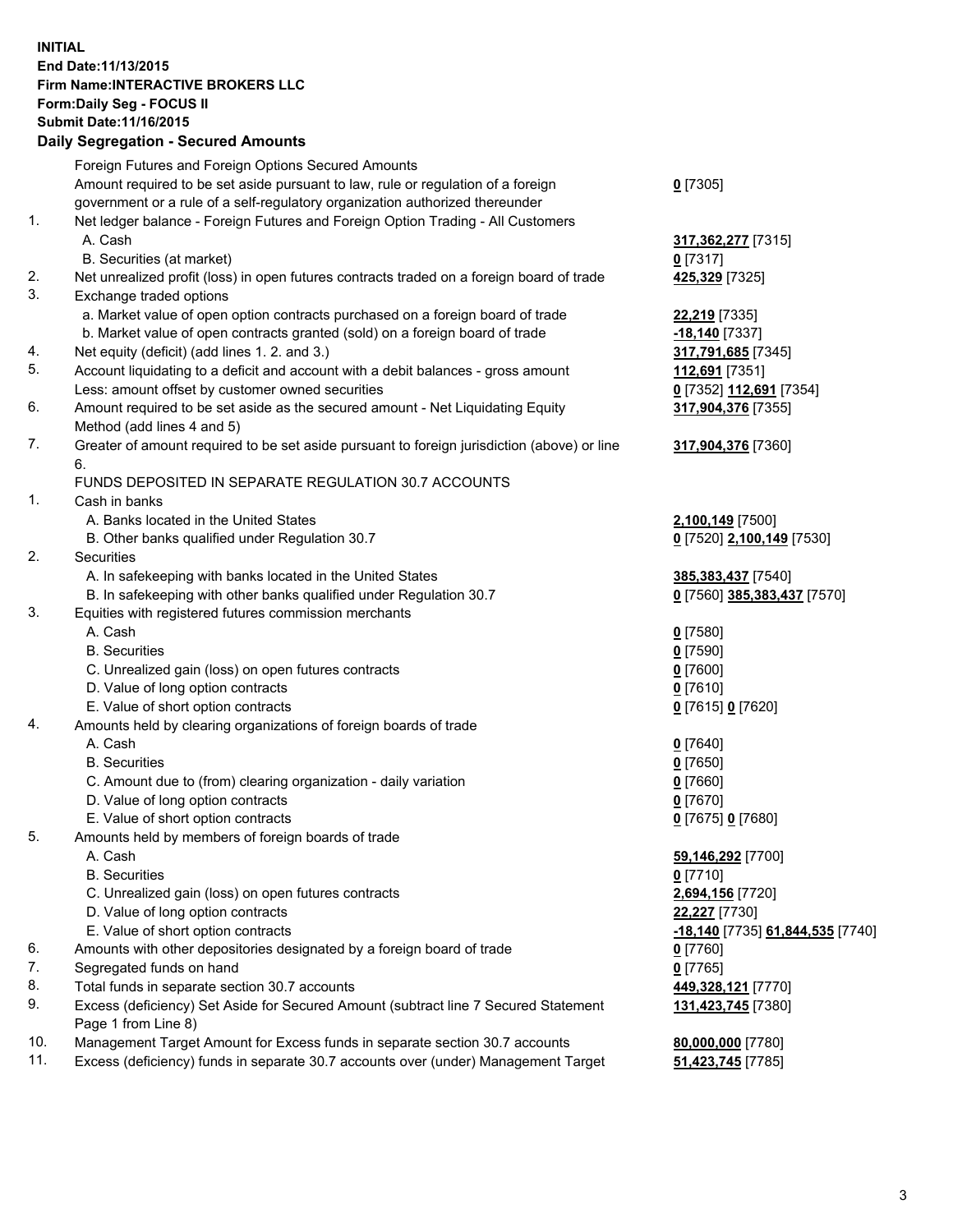**INITIAL End Date:11/13/2015 Firm Name:INTERACTIVE BROKERS LLC Form:Daily Seg - FOCUS II Submit Date:11/16/2015 Daily Segregation - Segregation Statement** SEGREGATION REQUIREMENTS(Section 4d(2) of the CEAct) 1. Net ledger balance A. Cash **2,749,737,833** [7010] B. Securities (at market) **0** [7020] 2. Net unrealized profit (loss) in open futures contracts traded on a contract market **-22,642,655** [7030] 3. Exchange traded options A. Add market value of open option contracts purchased on a contract market **94,547,548** [7032] B. Deduct market value of open option contracts granted (sold) on a contract market **-176,778,805** [7033] 4. Net equity (deficit) (add lines 1, 2 and 3) **2,644,863,921** [7040] 5. Accounts liquidating to a deficit and accounts with debit balances - gross amount **188,560** [7045] Less: amount offset by customer securities **0** [7047] **188,560** [7050] 6. Amount required to be segregated (add lines 4 and 5) **2,645,052,481** [7060] FUNDS IN SEGREGATED ACCOUNTS 7. Deposited in segregated funds bank accounts A. Cash **305,197,903** [7070] B. Securities representing investments of customers' funds (at market) **1,414,683,096** [7080] C. Securities held for particular customers or option customers in lieu of cash (at market) **0** [7090] 8. Margins on deposit with derivatives clearing organizations of contract markets A. Cash **20,740,318** [7100] B. Securities representing investments of customers' funds (at market) **1,186,344,525** [7110] C. Securities held for particular customers or option customers in lieu of cash (at market) **0** [7120] 9. Net settlement from (to) derivatives clearing organizations of contract markets **7,122,916** [7130] 10. Exchange traded options A. Value of open long option contracts **94,715,393** [7132] B. Value of open short option contracts **-176,946,719** [7133] 11. Net equities with other FCMs A. Net liquidating equity **0** [7140] B. Securities representing investments of customers' funds (at market) **0** [7160] C. Securities held for particular customers or option customers in lieu of cash (at market) **0** [7170] 12. Segregated funds on hand **0** [7150] 13. Total amount in segregation (add lines 7 through 12) **2,851,857,432** [7180] 14. Excess (deficiency) funds in segregation (subtract line 6 from line 13) **206,804,951** [7190] 15. Management Target Amount for Excess funds in segregation **155,000,000** [7194] **51,804,951** [7198]

16. Excess (deficiency) funds in segregation over (under) Management Target Amount Excess